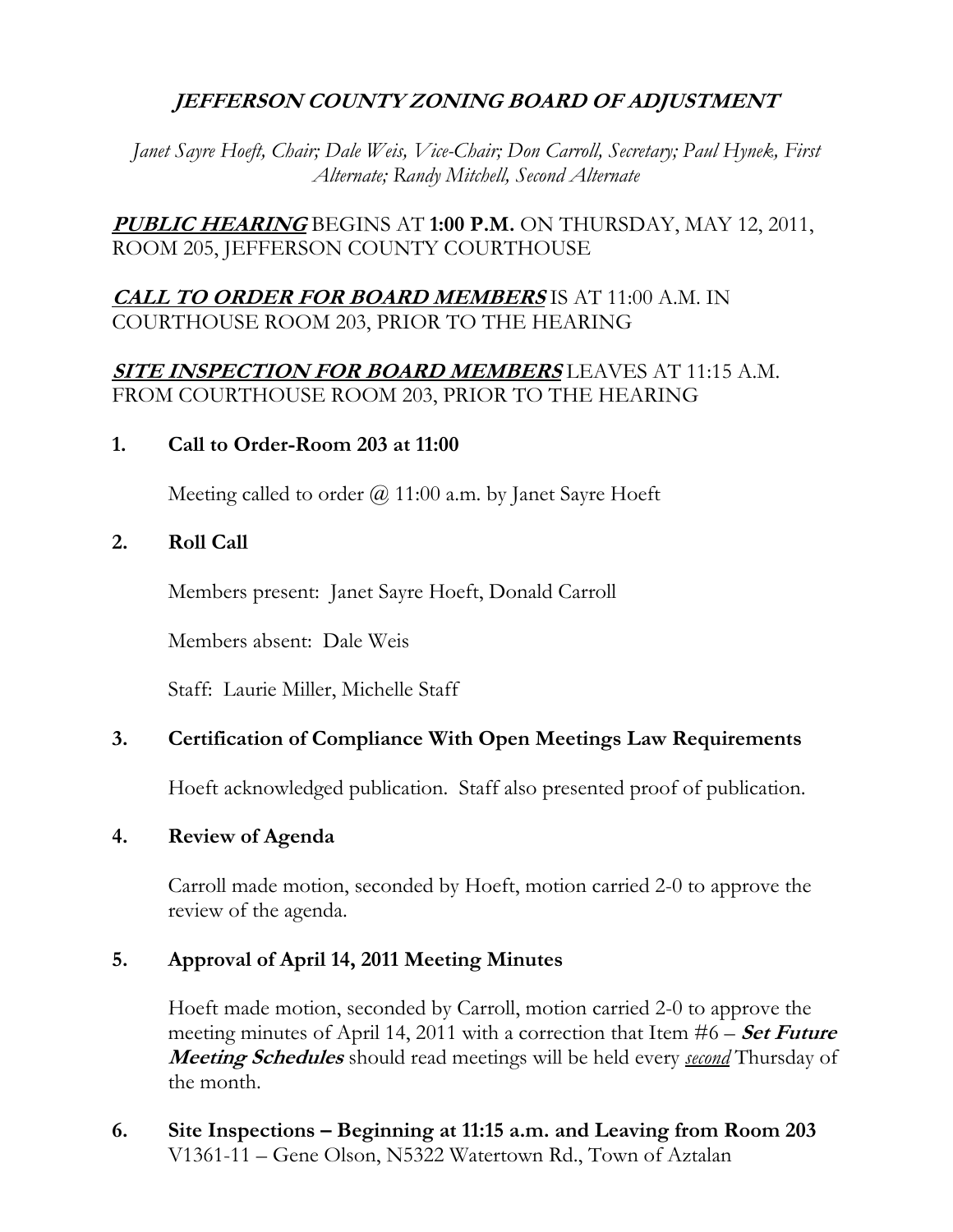V1364-11 – Mark Schiferl, N4848 Switzke Rd., Town of Jefferson County

# **7. Public Hearing – Beginning at 1:00 p.m. in Room 205**

Meeting called to order  $\omega$  1:00 p.m. by Janet Sayre Hoeft

Members present: Janet Sayre Hoeft, Donald Carroll

Members absent: Dale Weis

Staff: Laurie Miller, Michelle Staff

Procedure was explained by Hoeft.

The following was read into the record by Carroll.

# **NOTICE OF PUBLIC HEARING JEFFERSON COUNTY ZONING BOARD OF ADJUSTMENT**

**NOTICE IS HEREBY GIVEN** that the Jefferson County Zoning Board of Adjustment will conduct a public hearing at 1:00 p.m. on Thursday, May 12, 2011 in Room 205 of the Jefferson County Courthouse, Jefferson, Wisconsin. Matters to be heard are applications for variance from terms of the Jefferson County Zoning Ordinance. No variance may be granted which would have the effect of allowing in any district a use not permitted in that district. No variance may be granted which would have the effect of allowing a use of land or property which would violate state laws or administrative rules. Subject to the above limitations, variances may be granted where strict enforcement of the terms of the ordinance results in an unnecessary hardship and where a variance in the standards will allow the spirit of the ordinance to be observed, substantial justice to be accomplished and the public interest not violated. Based upon the findings of fact, the Board of Adjustment must conclude that: 1) Unnecessary hardship is present in that a literal enforcement of the terms of the ordinance would unreasonably prevent the owner from using the property for a permitted purpose or would render conformity with such restrictions unnecessarily burdensome; 2) The hardship is due to unique physical limitations of the property rather than circumstances of the applicant; 3) The variance will not be contrary to the public interest as expressed by the purpose and intent of the zoning ordinance. **PETITIONERS, OR THEIR REPRESENTATIVES, SHALL BE PRESENT.** There may be site inspections prior to public hearing which any interested parties may attend; decisions shall be rendered after public hearing on the following:

## **\*Dale Weis was present at 1:05 p.m.**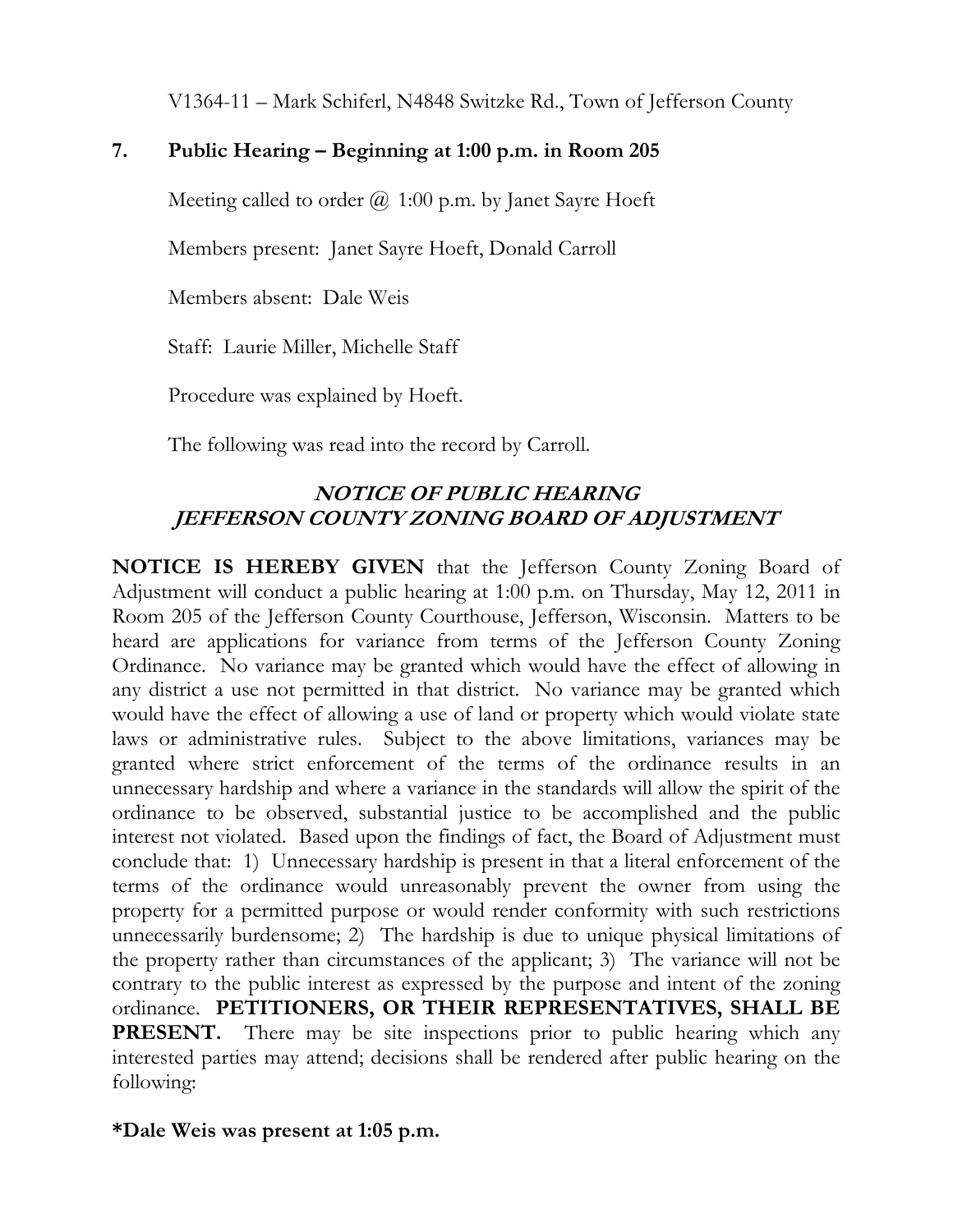**V1361-11 – Gene Olson:** Variance from Sec. 11.04(d) of the Jefferson County Zoning Ordinance to allow a third accessory structure in a Residential R-2 zone at **N5322 Watertown Rd.** The property is in the Town of Aztalan, on PIN 002-0714- 2643-0004 (0.84 Acre).

Gene Olson presented his petition. There were no questions or comments in favor or opposition of the petition.

There was a town response in the file of no opposition, and was read into the record by Carroll. Staff report was given by Staff.

Hoeft questioned if the building met the setbacks. Carroll commented on the construction of the building without permits, the petitioner creating his own hardship, and meeting the criteria for variance. He also questioned the petitioner on the nature of the property to validate the current placement of the structure. Hoeft questioned the number of people on the Plan Commission and the petitioner's involvement in the town's decision. Weis questioned staff on if another accessory structure was removed, would the petitioner be O.K. Carroll commented that this was post-fact. Weis questioned if the town building inspector would require a permit. Hoeft questioned if the building had been inspected now.

**V1364-11 – Mark Schiferl:** Variance from Sec. 11.02 of the Jefferson County Zoning Ordinance to allow a second home occupation on a lot. The site is at **N4848 Switzke Road** in the Town of Jefferson on PIN 014-0615-0422-005 (3 Acres).

The petition was presented by Mark Schiferl. There were no questions or comments in favor or opposition.

There was a response in the file from the town of approval which was read by Carroll. Staff report was given by Staff.

Carroll questioned staff on when the conditional use hearing was. Carroll questioned the petitioner if he would object to the Board setting time limits and conditions, and asked the petitioner what would be a reasonable time frame to eliminate the first business. Weis questioned if the business would operate under the same name. Hoeft confirmed with the petitioner the statements provided which was in the file, and that there would be nothing stored outside the building.

# **8. Decisions on Above Petitions (See Files)**

NOTE: The Board requested that discussion of zoning amendments be put on next month's agenda.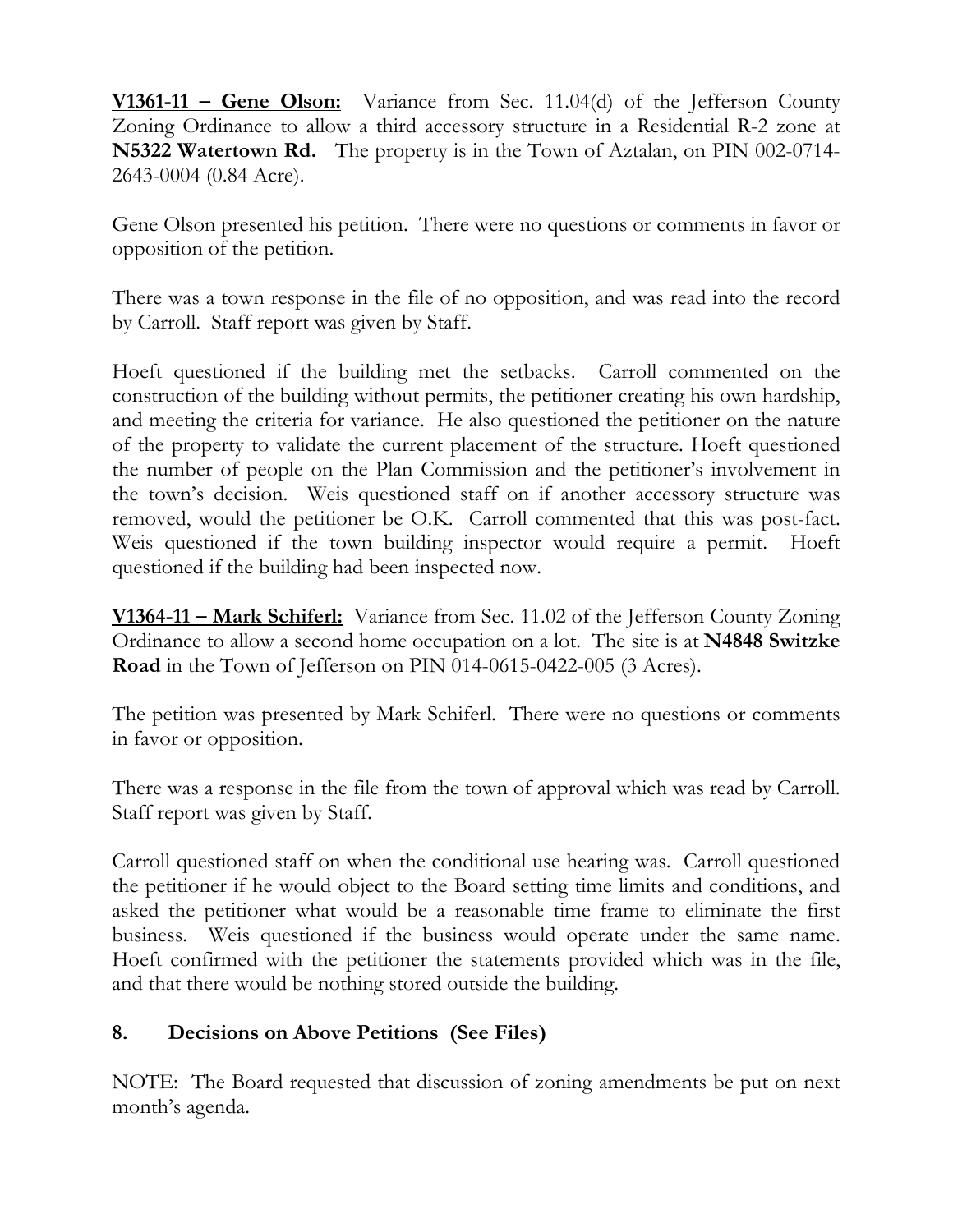### **9. Adjourn**

Motion was made by Weis, seconded by Carroll, motion carried 3-0 to adjourn  $(a)$  2:25 p.m.

### **If you have questions regarding these matters, please contact the Zoning Department at 920-674-7113 or 920-674-8638.**

The Board may discuss and/or take action on any item specifically listed on the agenda.

# **JEFFFERSON COUNTY ZONING BOARD OF ADJUSTMENT**

Individuals requiring special accommodations for attendance at the meeting should contact the County Administrator at 920-674-7101 at least 24 hours prior to the meeting so appropriate arrangements can be made.

## **DECISION OF THE ZONING BOARD OF ADJUSTMENT JEFFERSON COUNTY, WISCONSIN**

**FINDINGS OF FACT**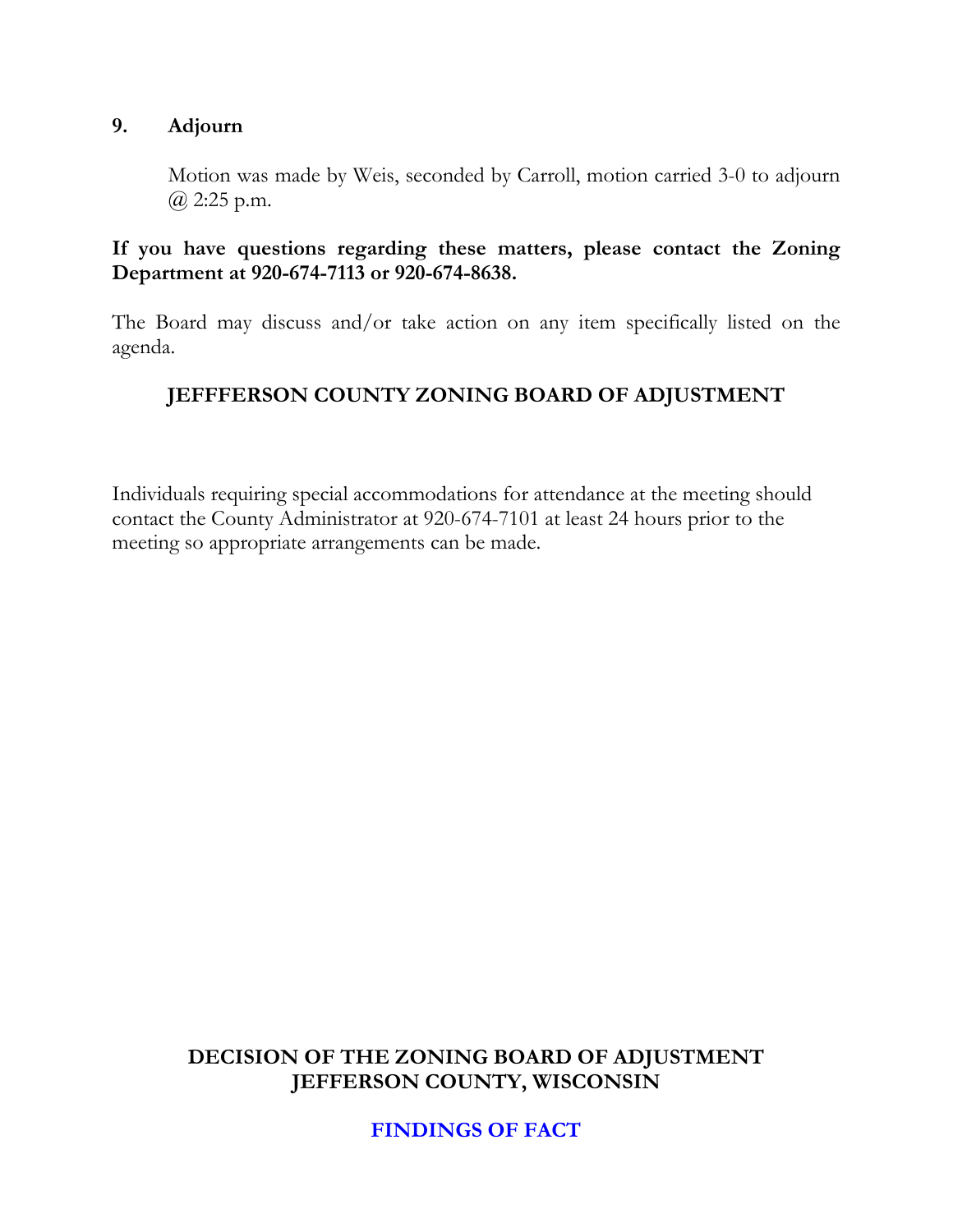| <b>PETITION NO.:</b>                                                               | 2011 V1361                                       |
|------------------------------------------------------------------------------------|--------------------------------------------------|
| <b>HEARING DATE:</b> 05-12-2011                                                    |                                                  |
|                                                                                    |                                                  |
| APPLICANT:                                                                         | <b>Gene Olson</b>                                |
|                                                                                    |                                                  |
|                                                                                    | <b>PROPERTY OWNER:</b> Gene A. & Carron K. Olson |
|                                                                                    |                                                  |
| PARCEL (PIN #): $002-0714-2643-004$                                                |                                                  |
| TOWNSHIP: Aztalan                                                                  |                                                  |
|                                                                                    |                                                  |
| <b>INTENT OF PETITIONER:</b> To allow three (3) accessory structures within an R-2 |                                                  |
| <b>Residential District.</b>                                                       |                                                  |
|                                                                                    |                                                  |

#### THE APPLICANT REQUESTS A VARIANCE FROM SECTION 11.04(d) OF **THE JEFFERSON COUNTY ZONING ORDINANCE.**

#### **THE FEATURES OF THE PROPOSED CONSTRUCTION AND PROPERTY WHICH RELATE TO THE GRANT OR DENIAL OF THE VARIANCE APPLICATION ARE:**

This petition is an after-the-fact request for three(3) structures on an R-2 zoned property. Currently, the property has three detached structures, 144 sq. ft. shed, 900 sq. ft. garage and 1200 sq. ft. garage whereas the zoning ordinance only allows two (2) detached structures in the R-2 zone. In 2007, the petitioner was granted a conditional use permit and a zoning permit to add on to an existing 900 sq. ft. garage. It was brought to the attention to this department that the petitioner did not add onto the existing structure as permitted but built a stand-alone garage instead, creating three structures in an R-2 zone.. The petitioner is asking to sanction an additional structure on the property.

#### **FACTS OR OBSERVATIONS BASED ON SITE INSPECTIONS: Site inspections <u>conducted. Observed property layout & location.</u>**  $\blacksquare$

FACTS PRESENTED AT PUBLIC HEARING: See tape, minutes & file.

### **DECISION STANDARDS**

#### **A. NO VARIANCE MAY BE GRANTED WHICH WOULD HAVE THE EFFECT OF ALLOWING IN ANY DISTRICT A USE NOT PERMITTED IN THAT DISTRICT ---------**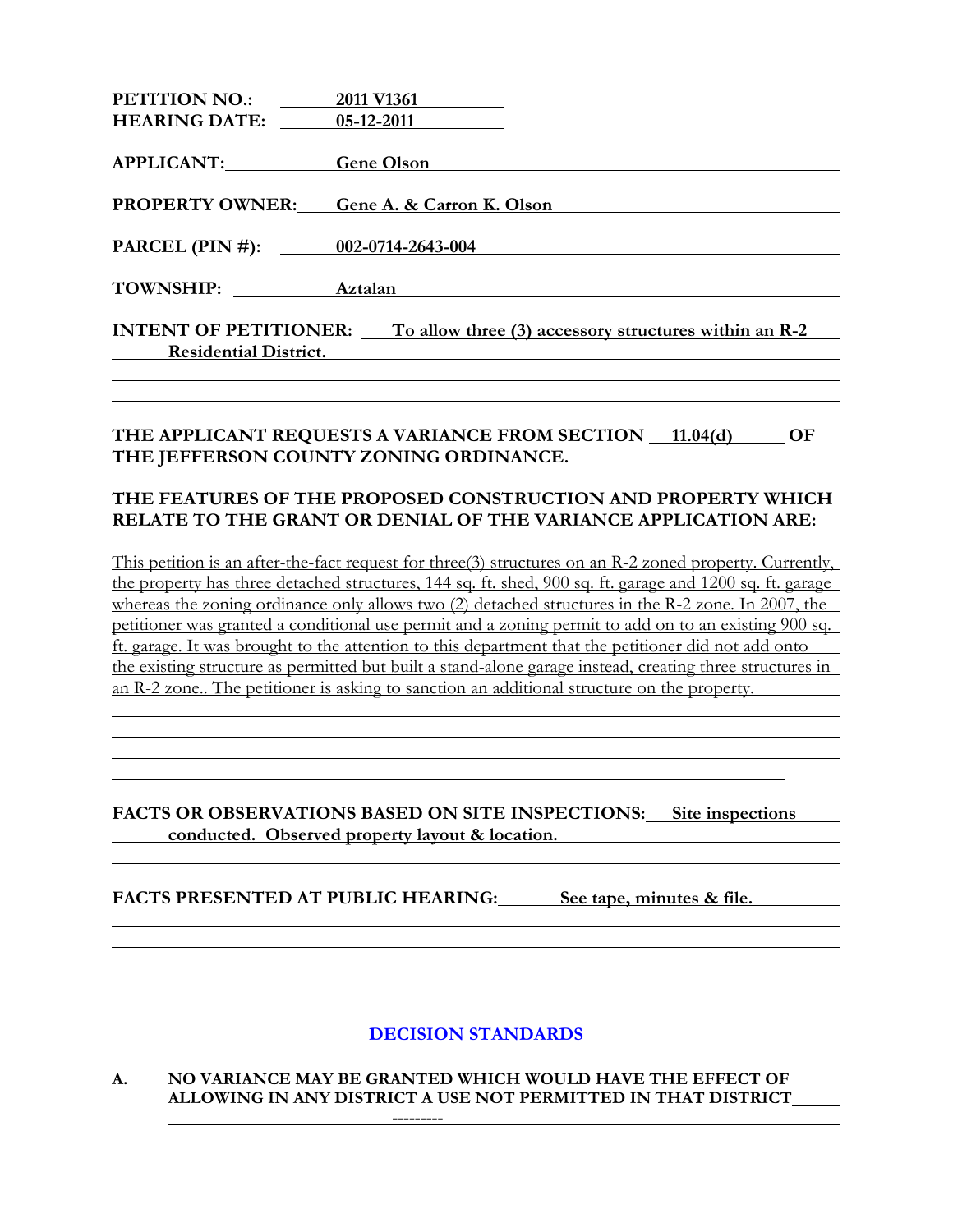- **B. NO VARIANCE MAY BE GRANTED WHICH WOULD HAVE THE EFFECT OF ALLOWING A USE OF LAND OR PROPERTY WHICH WOULD VIOLATE STATE**  LAWS OR ADMINSTRATIVE RULES: **All any SCHOOL CONSTRATIVE RULES**:
- **C. SUBJECT TO THE ABOVE LIMITATIONS, VARIANCES MAY BE GRANTED WHERE STRICT ENFORCEMENT OF THE TERMS OF THE ORDINANCE RESULTS IN AN UNNECESSARY HARDSHIP & WHERE A VARIANCE IN THE STANDARDS WILL ALLOW THE SPIRIT OF THE ORDINANCE TO BE OBSERVED, SUBSTANTIAL JUSTICE TO BE ACCOMPLISHED, & THE PUBLIC INTEREST NOT VIOLATED.**

 **BASED ON THE FINDINGS OF FACT, THE BOARD CONCLUDES THAT:** 

- **1. UNNECESSARY HARDSHIP IS NOT PRESENT IN THAT A LITERAL ENFORCEMENT OF THE TERMS OF THE ZONING ORDINANCE WOULD NOT UNREASONABLY PREVENT THE OWNER FROM USING THE PROPERTY FOR A PERMITTED PURPOSE OR WOULD RENDER CONFORMITY WITH SUCH RESTRICTIONS UNNECESSARILY BURDENSOME BECAUSE he already has e** a shed & garage – the two accessory structures allowed without variance.
- **2. THE HARDSHIP IS NOT DUE TO UNIQUE PHYSICAL LIMITATIONS OF THE PROPERTY RATHER THAN THE CIRCUMSTANCES OF THE APPLICANT BECAUSE** it's the circumstance of the applicant.
- **3. THE VARIANCE WILL BE CONTRARY TO THE PUBLIC INTEREST AS EXPRESSED BY THE PURPOSE AND INTENT OF THE ZONING ORDINANCE BECAUSE**

**\*A VARIANCE MAY BE GRANTED IF ALL THESE CONDITIONS ARE MET\***

**DECISION: THE REQUESTED VARIANCE IS DENIED.** 

**MOTION:** Dale Weis **SECOND:** Janet Sayre Hoeft **VOTE: 3-0** 

**CONDITIONS OF APPROVAL/DENIAL:** 

**SIGNED: DATE:** 05-12-2011

 **CHAIRPERSON** 

**BOARD DECISIONS MAY BE APPEALED TO CIRCUIT COURT. AUDIO RECORD OF THESE PROCEEDINGS IS AVAILABLE UPON REQUEST.** 

> **DECISION OF THE ZONING BOARD OF ADJUSTMENT JEFFERSON COUNTY, WISCONSIN**

> > **FINDINGS OF FACT**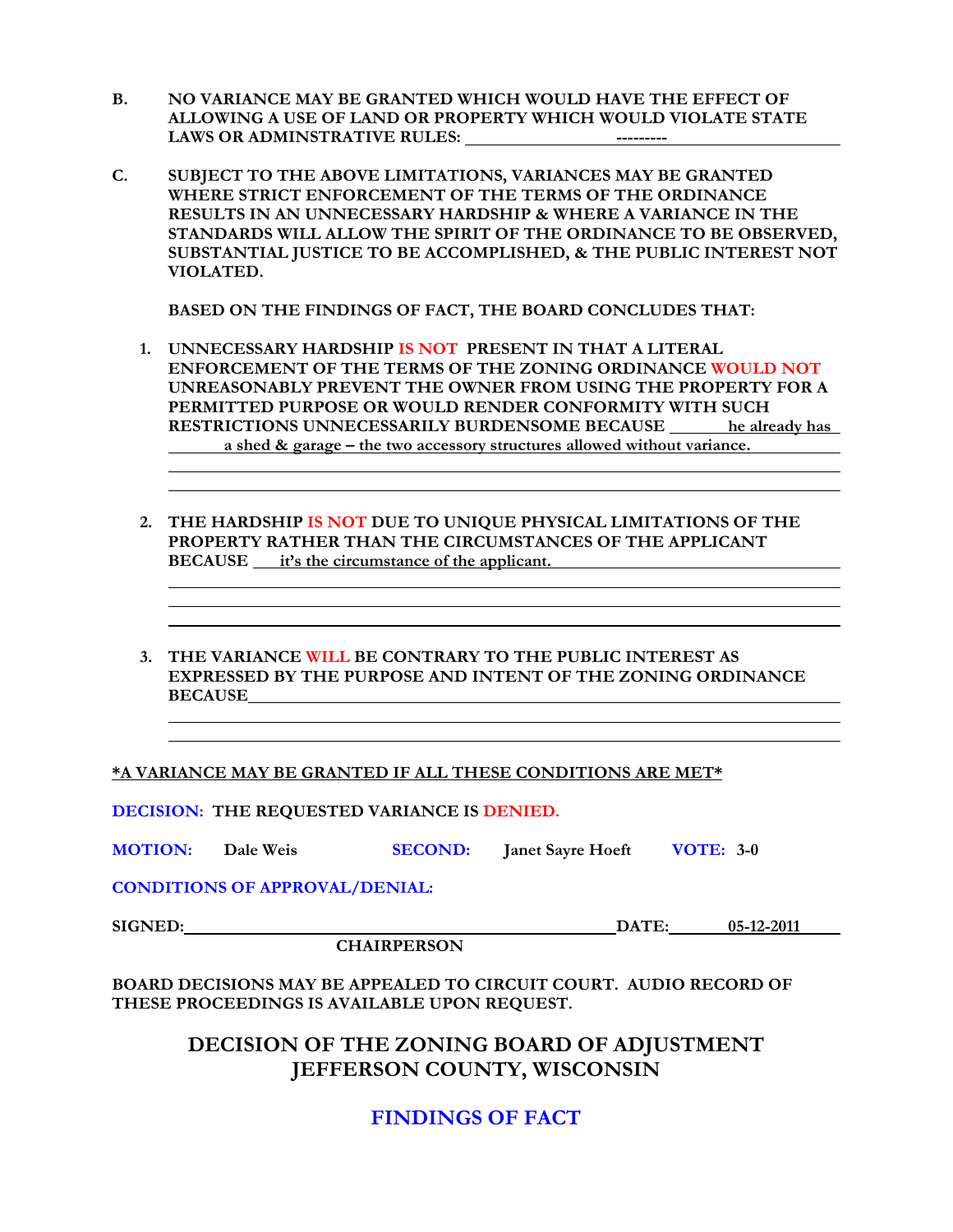| <b>PETITION NO.:</b><br><b>HEARING DATE:</b> 05-12-2011 | 2011 V1364                                                      |
|---------------------------------------------------------|-----------------------------------------------------------------|
| APPLICANT:                                              | <b>Mark Schiferl</b>                                            |
|                                                         | <b>PROPERTY OWNER:</b> Mark W. & Kristine M. Schiferl           |
| PARCEL (PIN #): 014-0615-0422-005                       |                                                                 |
| TOWNSHIP: lefferson                                     | <u> 1989 - John Stein, Amerikaansk konstantinopler († 1989)</u> |
|                                                         |                                                                 |
|                                                         |                                                                 |
|                                                         |                                                                 |

#### THE APPLICANT REQUESTS A VARIANCE FROM SECTION 11.02 OF THE **JEFFERSON COUNTY ZONING ORDINANCE.**

#### **THE FEATURES OF THE PROPOSED CONSTRUCTION AND PROPERTY WHICH RELATE TO THE GRANT OR DENIAL OF THE VARIANCE APPLICATION ARE:**

The property is zoned A-3 Rural Residential. On July 29, 2003, the Jefferson County Planning and Zoning Committee granted a conditional home occupation for a medical equipment repair service. The condition of approval was that all stipulations of the conditional home occupation apply. The definition of home occupation limits the use to only one business on the property. The petitioner is requesting two uses or business to be conducted out of the accessory building. The reasons the petitioner would like to have two businesses is to phase out one business while creating another business, but has not indicated the time frame when this will be completed by. The property has been used as a home occupation with one business for 8 years.

### **FACTS OR OBSERVATIONS BASED ON SITE INSPECTIONS: Site inspections conducted. Observed property layout & location.**

FACTS PRESENTED AT PUBLIC HEARING: See tape, minutes & file.

### **DECISION STANDARDS**

#### **A. NO VARIANCE MAY BE GRANTED WHICH WOULD HAVE THE EFFECT OF ALLOWING IN ANY DISTRICT A USE NOT PERMITTED IN THAT DISTRICT**

 **---------**